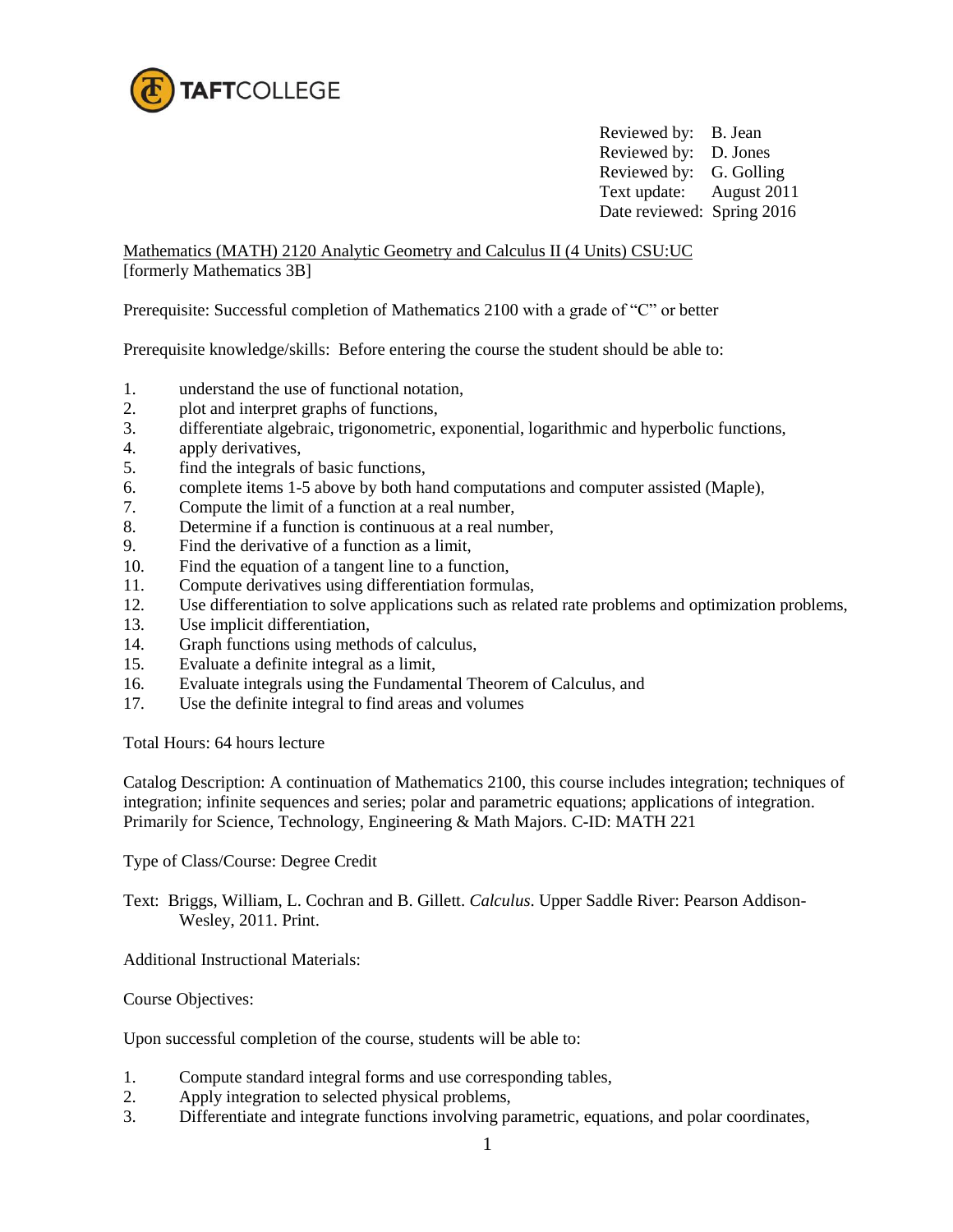

- 4. Develop and test for convergence of mathematical series,
- 5. Evaluate indeterminate forms using L'Hopital's Rule,
- 6. Find derivatives of transcendental functions,
- 7. Evaluate definite and indefinite integrals using a variety of integration formulas and techniques,
- 8. Use integration to solve applications such as work or length of a curve, areas, and volume.
- 9. Evaluate improper integrals,
- 10. Apply convergence tests to sequences and series,
- 11. Represent functions as power series, and
- 12. Graph, differentiate and integrate functions in polar and parametric form.

Course Scope and Content:

Unit I Computation and Application of Integrals

- A. Apply a wide range of integration techniques, such as by parts, partial fractions and trigonometric substitution to solving problems
- B. Interpret the results of integration
- C. Identify indeterminate forms and properly apply L'Hopital's Rule
- D. Properly evaluate improper integrals
- E. Numerical integration techniques including trapezoidal and Simpson's rule
- F. Compute the derivatives and integrals of inverse functions, inverse trigonometric functions, exponential functions and logarithmic functions
- G. Use derivatives and integrals to compute arc length
- H. Applications of derivatives and integrals such as work, areas between curves, volume, volume of a solid of revolution, applications of integration to areas and volumes, surface area, moments and centers of mass, growth and decay, separable differential equations
- Unit II Series
	- A. Identify the various forms of series and sequences and determine convergence when appropriate employing techniques such as the integral test, p-series, alternating series, ratio and root tests along with comparison tests
	- B. Demonstrate a working knowledge of the Taylor and Maclaurin series and representation of functions with a power series
	- C. Demonstrate a working knowledge and practical application of Taylor Polynomial approximations
	- D. Determine radius and interval of convergence for power series
	- E. Differentiation and integration of power series

Unit III Plane Curves and Polar Coordinates

- A. Apply calculus techniques to a variety of problems involving conics
- B. Apply calculus techniques to a variety of problems involving parametric equations
- C. Apply calculus techniques to a variety of problems involving area and arc length in polar coordinates

Learning Activities Required Outside of Class:

The students in this class will spend a minimum of 8 hours per week outside of the regular class time doing the following:

- 1. Studying
- 2. Answering questions
- 3. Skill practice